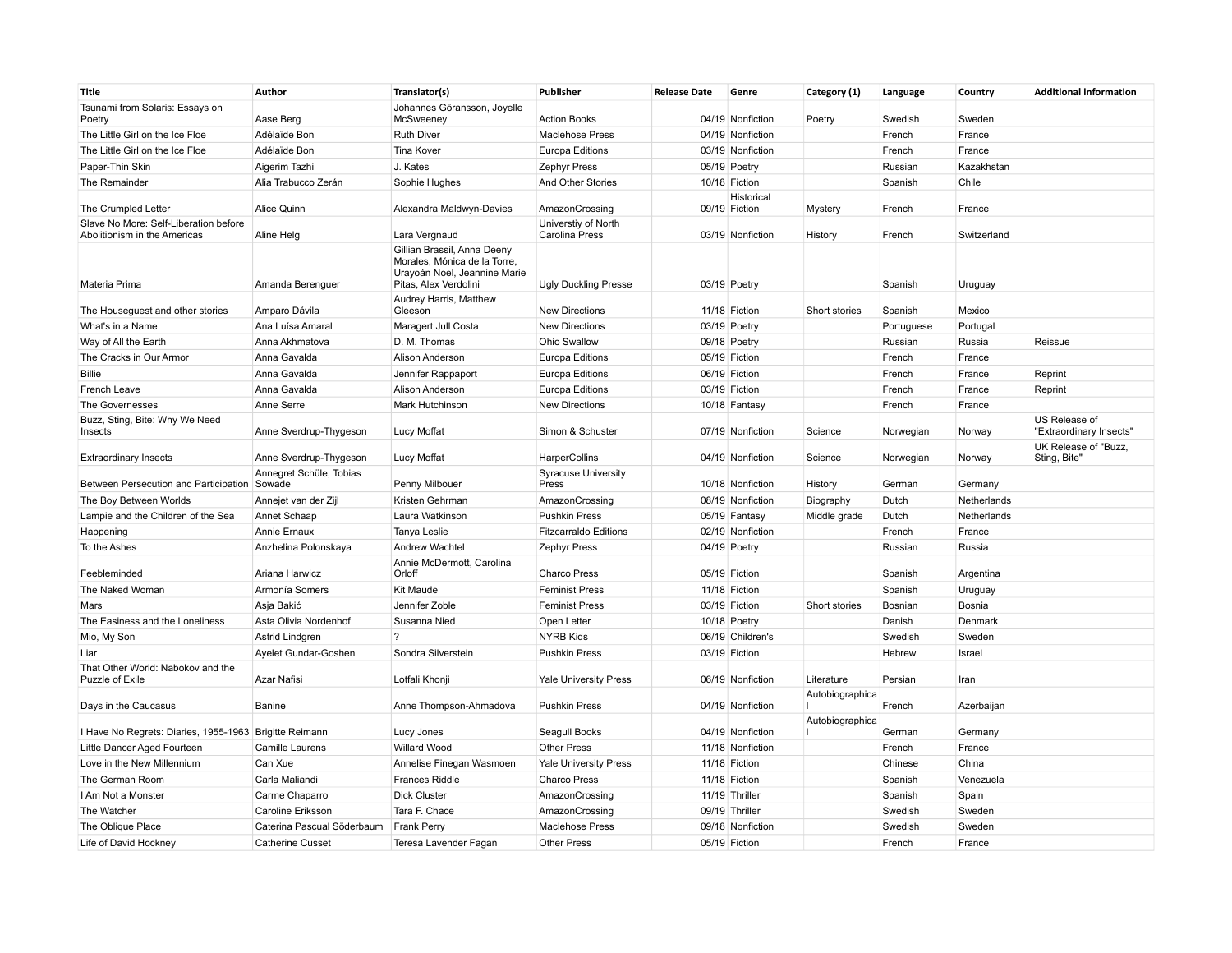| Title                                                                        | Author                      | Translator(s)                                    | Publisher                               | <b>Release Date</b> | Genre                       | Category (1)           | Language         | Country               | <b>Additional information</b> |
|------------------------------------------------------------------------------|-----------------------------|--------------------------------------------------|-----------------------------------------|---------------------|-----------------------------|------------------------|------------------|-----------------------|-------------------------------|
| Morphing Intelligence: From IQ                                               |                             |                                                  | Columbia University                     |                     |                             |                        |                  |                       |                               |
| <b>Measurement to Artificial Brains</b><br>Selected Letters of Catherine the | Catherine Malabou           | Carolyn Shread<br>Andrew Kahn, Kelsey Rubin-     | Press                                   |                     | 01/19 Nonfiction            | Philosophy             | French           | US                    |                               |
| Great                                                                        | Catherine the Great         | Detlev                                           | <b>Oxford University Press</b>          |                     | 10/18 Nonfiction            |                        | Various          | Russia                |                               |
| Memories of Low Tide                                                         | <b>Chantal Thomas</b>       | Natasha Lehrer                                   | <b>Pushkin Press</b>                    |                     | 06/19 Nonfiction            | Autobiographica        | French           | France                |                               |
| Not a Clue                                                                   | Chloé Delaume               | Dawn M. Cornelio                                 | Nebraska University<br>Press            |                     | 12/18 Fiction               |                        |                  | France                |                               |
| The Missing of Clairedelune                                                  | <b>Christelle Dabos</b>     | Hildegarde Serle                                 | Europa Editions                         |                     | 05/19 Fantasy               | Mystery<br>Young adult | French<br>French | France                |                               |
| Animal Beauty: On the Evolution of                                           |                             |                                                  |                                         |                     |                             |                        |                  |                       |                               |
| <b>Biological Aesthetics</b>                                                 | Christiane Nüsslein-Volhard | Jonathan Howard                                  | <b>MIT Press</b>                        |                     | 05/19 Nonfiction            | Science                | German           | Germany               |                               |
| Vivian                                                                       | Christina Hesselholt        | Paul Russell Garrett                             | <b>Fitzcarraldo Editions</b>            |                     | 06/19 Fiction               |                        | Danish           | Denmark               |                               |
| The Fox and Dr. Shimamura                                                    | <b>Christine Wunnicke</b>   | Philip Boehm                                     | <b>New Directions</b>                   |                     | Historical<br>04/19 Fiction |                        | German           | Germany               |                               |
| The Besieged City                                                            | <b>Clarice Lispector</b>    | Johnny Lorenz                                    | <b>New Directions</b>                   |                     | 04/19 Fiction               |                        | Portuguese       | Brazil                |                               |
| My Father Thinks I'm a Fakir                                                 | Claudia Apablaza            | Toshiya Kamei                                    | <b>Floricanto Press</b>                 |                     | 02/19 Fiction               | Short stories          | Spanish          | Chile                 |                               |
| Cinema, Nation, and Empire in                                                |                             |                                                  |                                         |                     |                             |                        |                  |                       |                               |
| Uzbekistan (1919-1937)                                                       | Cloé Drieu                  | Adrian Morfee                                    | <b>Indiana University Press</b>         |                     | 01/19 Nonfiction            | Film                   | French           | France                |                               |
| An Instinctive Feeling of Innocence                                          | Dana Grigorcea              | Alta L. Price                                    | Seagull Books                           |                     | 02/19 Fiction               |                        | German           | Switzerland           |                               |
| E.E.G.                                                                       | Daša Drndic                 | Celia Hawkesworth                                | <b>Maclehose Press</b>                  |                     | 11/18 Fiction               |                        | Croatian         | Croatia               |                               |
| EEG                                                                          | Daša Drndić                 | Celia Hawkesworth                                | <b>New Directions</b>                   |                     | 04/19 Fiction               |                        | Croatian         | Croatia               |                               |
|                                                                              | Dominique Eddé              | Ros Schwartz                                     |                                         |                     | 02/19 Fiction               | Autobiographica        | French           | Lebanon               |                               |
| Kite<br>A Girl Returned                                                      | Donatella di Pietrantonio   | Ann Goldstein                                    | Seagull Books                           |                     | 07/19 Fiction               |                        | Italian          |                       |                               |
| <b>Shift Sleepers</b>                                                        | Dorothee Elmiger            | Megan Ewing                                      | <b>Europa Editions</b><br>Seagull Books |                     | 10/18 Fiction               |                        | German           | Italy<br>Switzerland  |                               |
| Invitation to the Bold of Heart                                              | Dorothee Elmiger            | Katy Derbyshire                                  | Seagull Books                           |                     | 12/18 Fiction               |                        | German           | Switzerland           |                               |
| <b>Arid Dreams</b>                                                           | Duanwad Pimwana             | Mui Poopoksakul                                  | <b>Feminist Press</b>                   |                     | 04/19 Fiction               |                        | Thai             | Thailand              |                               |
|                                                                              |                             | Celia Hawkesworth, Ellen Elias-                  |                                         |                     |                             |                        |                  |                       |                               |
| American Fictionary                                                          | Dubravka Ugrešić            | Bursać                                           | Open Letter                             |                     | 09/18 Nonfiction            |                        | Croatian         | Croatia               |                               |
| The Russian Version                                                          | Elen Fanailova              | Genya Turovskaya, Stephanie<br>Sandler           | <b>Ugly Duckling Presse</b>             |                     | 07/19 Poetry                |                        | Russian          | Russia                |                               |
| Renaissance Prague                                                           | Eliška Fučíková             | Derek Paton                                      | <b>Karolinum Press</b>                  |                     | 10/18 Nonfiction            | History                | Czech            | <b>Czech Republic</b> |                               |
| A Distant Hope                                                               | Ellin Carsta                | Gerald Chapple                                   | AmazonCrossing                          |                     | Historical<br>07/19 Fiction |                        | German           | Germany               |                               |
| Bomarzo                                                                      | Elsa Cross                  | Lawrence Schimel                                 | Shearsman Books                         |                     | 03/19 Poetry                |                        | Spanish          | Mexico                |                               |
| Arturo's Island                                                              | Elsa Morante                | Ann Goldstein                                    | <b>Pushkin Press</b>                    |                     | 05/19 Fiction               |                        | Italian          | Italy                 |                               |
|                                                                              |                             |                                                  | Northwestern University                 |                     |                             |                        |                  |                       |                               |
| Spiral of Silence                                                            | Elvira Sánchez-Blake        | Lorena Terando                                   | Press                                   |                     | 01/19 Fiction               |                        | Spanish          | Columbia              |                               |
| mPalermu, Dancers, and Other Plays                                           | Emma Dante                  | Francesca Spedalieri                             | Swan Isle Press                         |                     | 06/19 Drama                 |                        | Italian          | Italy                 |                               |
| Atlas of Poetic Zoology                                                      | <b>Emmanuelle Pouydebat</b> | <b>Erik Butler</b>                               | <b>MIT Press</b>                        |                     | 05/19 Nonfiction            | Science                | French           | France                |                               |
| The Future as Catastrophe: Imagining<br>Disaster in the Modern Age           | Eva Horn                    | <b>Valentine Pakis</b>                           | Columbia University<br>Press            |                     | 10/18 Nonfiction            | Philosophy             | German           | Austria               |                               |
| <b>Bird Cottage</b>                                                          | Eva Meijer                  | Antoinette Fawcett                               | <b>Pushkin Press</b>                    |                     | 05/19 Fiction               |                        | Dutch            | Netherlands           |                               |
| Last Days of Thereisenstadt                                                  | Eva Noack-Mosse             | Skye Doney, Biruté<br>Ciplijauskaité             | University of Wisconsin<br>Press        |                     | 11/18 Nonfiction            | Autobiographica        | German           | Germany               |                               |
| In the Vortex of the Cyclone                                                 | Excilia Saldaña             | Flora M. González Mandri,<br>Rosamond Rosenmeier | <b>Florida University Press</b>         |                     | 04/19 Poetry                |                        | Spanish          | Cuba                  |                               |
| My Bird                                                                      | Fariba Vafi                 | Mahnaz Kousha, Nasrin Jewell                     | <b>Syracuse University</b><br>Press     |                     | 02/19 Fiction               |                        | Persian          | Iran                  |                               |
| Glory and Its Litany of Horrors                                              | Fernanda Torres             | Eric M. B. Becker                                | <b>Restless Books</b>                   |                     | 7/19 Fiction                | Contemporary           | Portuguese       | Brazil                |                               |
| Proleterka                                                                   | Fleur Jaeggy                | Alastair McEwen                                  | And Other Stories                       |                     | 03/19 Fiction               |                        | Italian          | Italy                 |                               |
|                                                                              |                             |                                                  |                                         |                     |                             | Autobiographica        |                  |                       |                               |
| No Place to Lay One's Head                                                   | <b>Françoise Frenkel</b>    | Stephanie Smee                                   | <b>Pushkin Press</b>                    |                     | 01/19 Nonfiction            |                        | French           | France                |                               |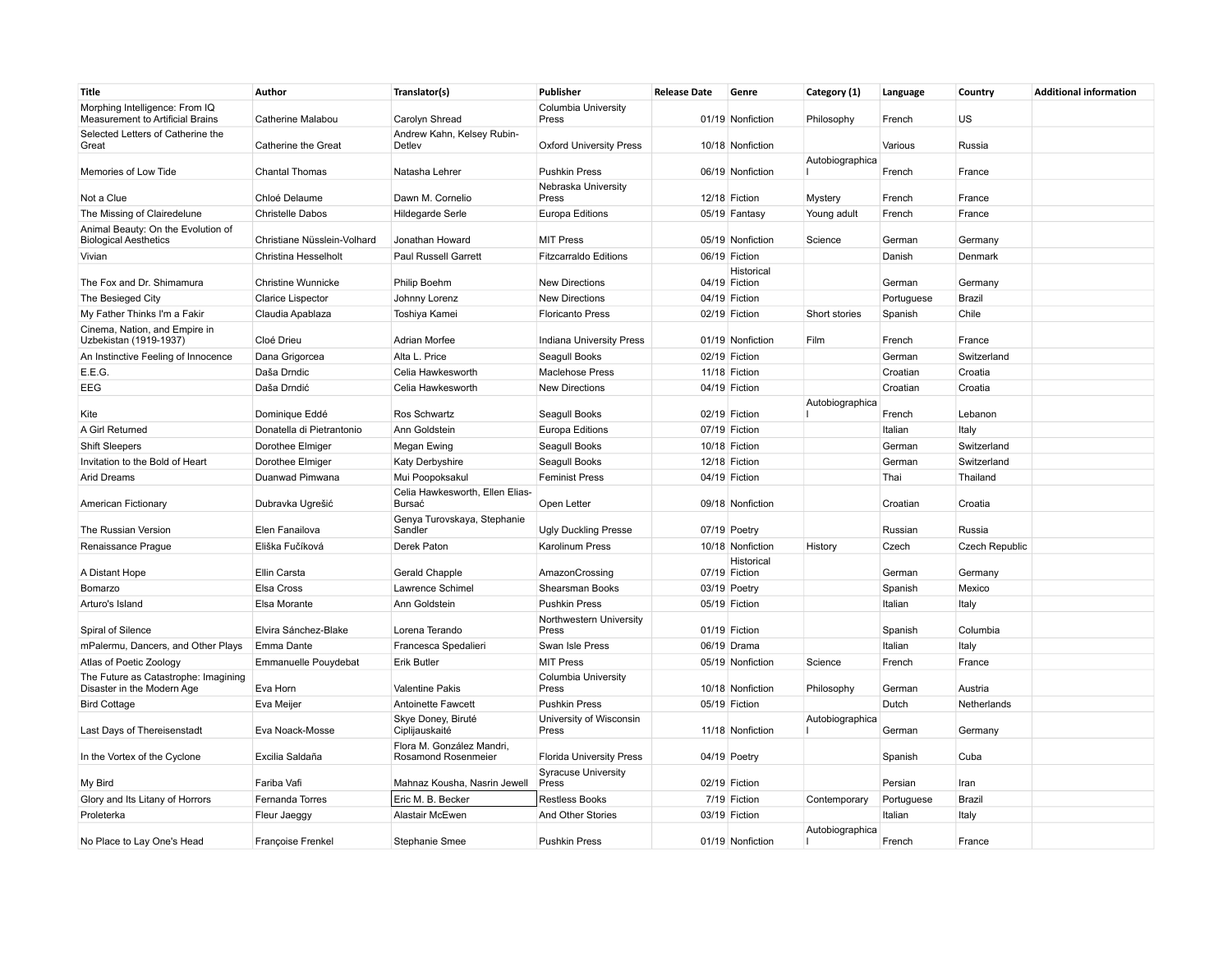| Title                                                                                      | Author                    | Translator(s)                                 | Publisher                           | <b>Release Date</b> | Genre                       | Category (1)    | Language   | Country     | <b>Additional information</b> |
|--------------------------------------------------------------------------------------------|---------------------------|-----------------------------------------------|-------------------------------------|---------------------|-----------------------------|-----------------|------------|-------------|-------------------------------|
| Don't Whisper Too Much / Portrait of a<br>Young Artiste from Bona Mbella                   | Frieda Ekotto             | Corine Tachtiris                              | <b>Bucknell University</b><br>Press |                     | 02/19 Fiction               |                 | French     | Cameroon    |                               |
| Käsebier Takes Berlin                                                                      | Gabriele Tergit           | Sophie Duvernoy                               | <b>NYRB</b>                         |                     | 07/19 Fiction               |                 | German     | Germany     |                               |
| <b>Book of Minutes</b>                                                                     | Gemma Gorga               | Sharon Dolin                                  | <b>Oberlin College Press</b>        |                     | 04/19 Poetry                |                 | Catalan    | Spain       |                               |
| Seasonal Associate                                                                         | <b>Heike Geissler</b>     | <b>Katy Derbyshire</b>                        | <b>MIT Press</b>                    |                     | 09/18 Nonfiction            | Autobiographica | German     | Germany     |                               |
| Finding Our Place in the Universe:<br>How We Discovered Laniakea - the<br>Milky Way's Home | Hélène Courtois           | Nikki Kopelman                                | <b>MIT Press</b>                    |                     | 05/19 Nonfiction            | Science         | French     | France      |                               |
| The Ten Loves of Nishino                                                                   | Hiromi Kawakami           | Allison Markin Powell                         | <b>Europa Editions</b>              |                     | 06/19 Fiction               |                 | Japanese   | Japan       |                               |
| The Ten Loves of Mr. Nishino                                                               | Hiromi Kawakami           | Allison Markin Powell                         | Granta Books                        |                     | 06/19 Fiction               |                 | Japanese   | Japan       |                               |
| Dry Milk                                                                                   | Huo Yan                   | Duncan M. Campbell                            | Giramondo                           |                     | 06/19 Fiction               |                 | Chinese    | New Zealand |                               |
| I'll Go On                                                                                 | Hwang Jungeun             | Emily Yae Won                                 | <b>Tilted Axis Press</b>            |                     | 10/18 Fiction               |                 | Korean     | South Korea |                               |
| The Book of Disappearance                                                                  | Ibtisam Azem              | Sinan Antoon                                  | <b>Syracuse University</b><br>Press |                     | 07/19 Fiction               | Science fiction | Arabic     | Palestine   |                               |
| A Change of Time                                                                           | Ida Jessen                | <b>Martin Aitkin</b>                          | Archipelago Books                   |                     | Historical<br>03/19 Fiction |                 | Danish     | Denmark     |                               |
| Spiky                                                                                      | Ilaria Guarducci          | Laura Watkinson                               | AmazonCrossing                      |                     | 07/19 Children's            | Illustrated     | Italian    | Italy       |                               |
| How to Mend                                                                                | Iman Mersal               | Robin Moder                                   | <b>Sternberg Press</b>              |                     | 07/19 Nonfiction            | Biographical    | Arabic     | Egypt       |                               |
| Free Day                                                                                   | Inès Cagnati              | <b>LiesI Schillinger</b>                      | <b>NYRB</b>                         |                     | 08/19 Fiction               |                 | French     | France      |                               |
| Still I Miss You                                                                           | Inês Pedrosa              | Andrea Rosenberg                              | AmazonCrossing                      |                     | 07/19 Fiction               |                 | Portuguese | Portugal    |                               |
| In Your Hands                                                                              | Inês Pedrosa              | Andrea Rosenberg                              | AmazonCrossing                      |                     | 10/19 Fiction               |                 | Portuguese | Portugal    |                               |
| The Condition of Secrecy                                                                   | Inger Christensen         | Susanna Nied                                  | New Directions                      |                     | 11/18 Nonfiction            |                 | Danish     | Denmark     |                               |
| <b>Winter Stories</b>                                                                      | Ingvild H. Rishøi         | Diane Oatley                                  | Seagull Books                       |                     | 11/18 Fiction               | Novellas        | Norwegian  | Norway      |                               |
| The Shadow-Boxing Woman                                                                    | Inka Parei                | Katy Derbyshire                               | Seagull Books                       |                     | 09/18 Fiction               |                 | German     | Germany     |                               |
| Isolde                                                                                     | Irina Odoevtseva          | Bryan Karetnyk and Irina<br>Steinberg         | <b>Pushkin Press</b>                |                     | 07/19 Fiction               |                 | Russian    | Russia      |                               |
| Marilyn and Me                                                                             | Ji-Min Lee                | Chi-young Kim                                 | <b>HarperCollins UK</b>             |                     | 07/19 Fiction               | Historical      | Korean     | South Korea |                               |
| A Double Life                                                                              | Karolina Pavlova          | Barbara Heldt                                 | Columbia University<br>Press        |                     | 08/19 Fiction               |                 | Russian    | Russia      |                               |
| Maybe Esther                                                                               | Katja Petrowskaja         | <b>Shelley Frisch</b>                         | HarperCollins                       |                     | 01/19 Fiction               | Biographical    | German     | Germany     |                               |
| The Heart of the Circle                                                                    | Keren Landsman            | Daniela Zamir                                 | Angry Robot Press                   |                     | 08/19 Fantasy               |                 | Hebrew     | Israel      |                               |
| A Promised Land                                                                            | Khadija Mastur            | Daisy Rockwell                                | Penguin                             |                     | 07/19 Fiction               |                 | Urdu       | Pakistan    |                               |
| Autobiography of Death                                                                     | Kim Hyesoon               | Don Mee Choi                                  | <b>New Directions</b>               |                     | 11/18 Poetry                |                 | Korean     | South Korea |                               |
| A Drink of Red Mirror                                                                      | Kim Hyesoon               | Jiwon Shin, Lauren Albin, and<br>Sue Hyon Bae | <b>Action Books</b>                 |                     | 03/19 Poetry                |                 | Korean     | South Korea |                               |
| <b>Blood Sisters</b>                                                                       | Kim Yideum                | Ji yoon Lee                                   | Deep Vellum                         |                     | 06/19 Fiction               |                 | Korean     | South Korea |                               |
| Hysteria                                                                                   | Kim Yideum                | Jake Levine, Soeun Seo, and<br>Hedgie Choi    | <b>Action Books</b>                 |                     | 03/19 Poetry                |                 | Korean     | South Korea |                               |
| Pixel                                                                                      | Krisztina Tóth            | Owen Good                                     | Seagull Books                       |                     | 11/18 Fiction               | Short stories   | Hungarian  | Hungary     |                               |
| The Little House                                                                           | Kyoko Nakajima            | Ginny Tapley Takemori                         | Darf Books                          |                     | 01/19 Fiction               |                 | Japanese   | Japan       |                               |
| Where Have All the Young Girls Gone                                                        | Leena Lehtolainen         | Owen F. Witesman                              | AmazonCrossing                      |                     | 01/19 Thriller              |                 | Finnish    | Finland     |                               |
| Acts of Infidelity                                                                         | Lena Andersson            | Saskia Vogel                                  | <b>Other Press</b>                  |                     | 04/19 Fiction               |                 | Swedish    | Sweden      |                               |
| The Gold Letter                                                                            | Lena Manta                | Gail Holst-Warhaft                            | AmazonCrossing                      |                     | 06/19 Fiction               |                 | Greek      | Greece      |                               |
| The Shamer's Daughter                                                                      | Lene Kaaberbøl            | $\overline{?}$                                | <b>Pushkin Press</b>                |                     | 07/19 Fantasy               | Middle grade    | Danish     | Denmark     |                               |
| The Serpent Gift                                                                           | Lene Kaaberbøl            | $\overline{?}$                                | <b>Pushkin Press</b>                |                     | 07/19 Fantasy               | Middle grade    | Danish     | Denmark     |                               |
| The Shamer's Signet                                                                        | Lene Kaaberbøl            | $\overline{?}$                                | <b>Pushkin Press</b>                |                     | 07/19 Fantasy               | Middle grade    | Danish     | Denmark     |                               |
| The Shamer's War                                                                           | Lene Kaaberbøl            | $\overline{?}$                                | <b>Pushkin Press</b>                |                     | 07/19 Fantasy               | Middle grade    | Danish     | Denmark     |                               |
|                                                                                            |                           |                                               | University of North                 |                     |                             |                 |            |             |                               |
| The Invention of the Favela                                                                | Licia do Prado Valladares | Robert N. Anderson                            | Carolina Press                      |                     | 06/19 Nonfiction            |                 | Portuguese | Brazil      |                               |
| Diary                                                                                      | Liliana Ponce             | <b>Michael Martin Shea</b>                    | <b>Ugly Duckling Presse</b>         |                     | 12/18 Poetry                |                 | Spanish    | Argentina   |                               |
| The Polyglot Lovers                                                                        | Lina Wolff                | Saskia Vogel                                  | And Other Stories                   |                     | 05/19 Fiction               |                 | Swedish    | Sweden      |                               |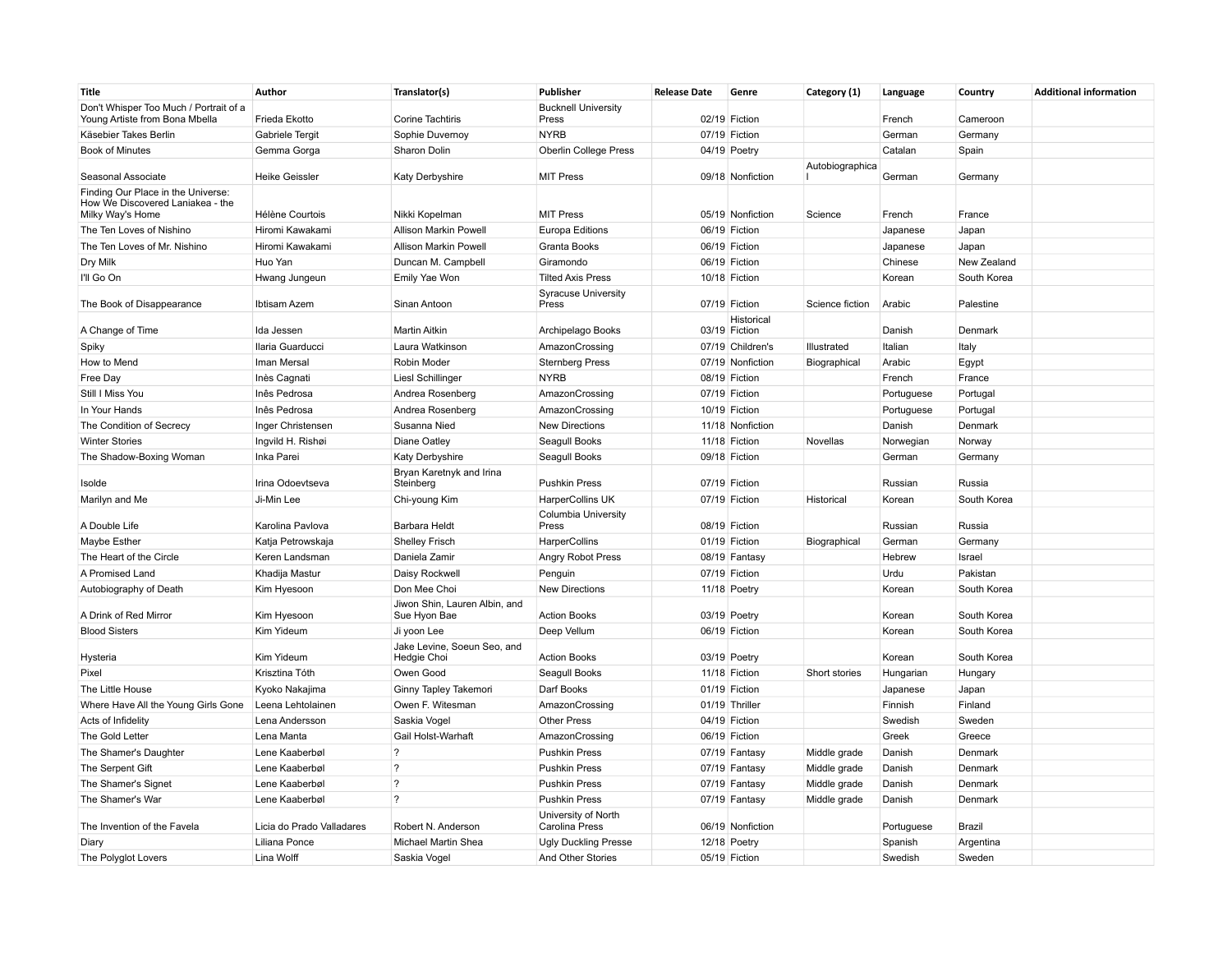| Autobiographica<br>Deviation<br>Luce d'Eramo<br>Anne Milano Appel<br><b>Pushkin Press</b><br>01/19 Fiction<br>Italian<br>Italy<br>Madeleine Bourdouxhe<br>Short stories<br>A Nail, A Rose<br><b>Faith Evans</b><br><b>Pushkin Press</b><br>06/19 Fiction<br>French<br>Belgium<br><b>Katalin Street</b><br>Len Rix<br><b>Maclehose Press</b><br>Hungarian<br>Magda Szabó<br>01/19 Fiction<br>Hungary<br>Do You Hear in the Mountains and<br>University of Virginia<br>Autobiographica<br><b>Other Stories</b><br>Maïssa Bey<br>Erin Lamm<br>Press<br>09/18 Fiction<br>French<br>Algeria<br>Beyond All Reasonable Doubt<br>Malin Persson Giolito<br>Rachel Willson-Broyles<br><b>Other Press</b><br>06/19 Fiction<br>Thriller<br>Swedish<br>Sweden<br>Columbia University<br>Klotsvog<br>Margarita Khemlin<br>Lisa Hayden<br>Press<br>08/19 Fiction<br>Russian<br>Ukraine<br><b>NYRB</b><br>07/19 Fiction<br>Greek<br><b>Three Summers</b><br>Margarita Liberaki<br>Karen Van Dyck<br>Greece<br>Galician<br>The Desert<br>María do Cebreiro<br>Keith Payne<br>Shearsman Books<br>05/19 Poetry<br>Geography of Rebels Trilogy<br>Maria Gabriela Llansol<br><b>Audrey Young</b><br>Deep Vellum<br>09/18 Fiction<br>Portuguese<br>Portugal<br><b>Transfer Window</b><br>Maria Gerhardt<br>Lindy Falk van Rooyen<br>Nordisk Books<br>06/19 Fiction<br>Danish<br>Denmark<br>The Glassblower's Children<br>$\overline{?}$<br><b>NYRB Kids</b><br>08/19 Children's<br>Swedish<br>Maria Gripe<br>Sweden<br>Historical<br>Open Sea<br>María Gudín<br>Cynthia Steele<br>AmazonCrossing<br>09/19 Fiction<br>Spanish<br>Spain<br>On My Aunt's Shallow Grace White<br>Roses Have Already Bloomed<br><b>Yale University Press</b><br>Maria Mitsora<br>Jacob Moe<br>09/18 Fiction<br>Short stories<br>Greek<br>Greece<br>The Annunciation<br>María Negroni<br>Michelle Gil-Montero<br><b>Action Books</b><br>03/19 Poetry<br>Spanish<br>Argentina<br>Maresi: Red Mantle<br>Maria Turtschaninoff<br>Annie Prime<br><b>Pushkin Press</b><br>06/19 Fantasy<br>Young adult<br>Swedish<br>Finland<br>The Great Cauldron: A History of<br>Southeastern Europe<br>Marie-Janine Calic<br>Elizabeth Janik<br><b>Harvard University Press</b><br>06/19 Nonfiction<br>German<br>History<br>Germany<br>Now and Forever<br>Megan Maxwell<br>Achy Obejas<br>AmazonCrossing<br>06/19 Romance<br>Spanish<br>Spain<br>Camellia Street<br>Mercè Rodoreda<br>David Rosenthal<br>Open Letter<br>11/18 Fiction<br>Catalan<br>Spain<br>Historical<br>Dreams of Silver<br><b>Mina Baites</b><br>Alison Layland<br>AmazonCrossing<br>11/19 Fiction<br>German<br>Germany<br><b>Other Press</b><br>Paperback<br>Inheritance from Mother<br>Minae Mizumura<br>Juliet Winters Carpenter<br>04/19 Fiction<br>Japanese<br>Japan<br>$\overline{?}$<br>Arcade Publishing<br>08/19 Fiction<br>Italian<br>The Manzoni Family<br>Natalia Ginzburg<br>Italy<br>Mayotte<br><b>Tropic of Violence</b><br>Nathacha Appanah<br>Geoffrey Strachan<br><b>Maclehose Press</b><br>10/18 Fiction<br>French<br>(France)<br>The Power of Dialogue between<br><b>Israelis and Palestinians</b><br>Nava Sonnenschein<br>Deb Reich<br><b>Rutgers University Press</b><br>01/19 Nonfiction<br>Contemporary<br>Hebrew<br>Israel<br>$\overline{?}$<br>The Sea Cloak<br>Nayrouz Qarmout<br>Comma Press<br>08/19 Fiction<br>Short stories<br>Arabic<br>Palestine<br>Reissue?<br>The Collection<br>Laura Francis<br>French<br>Nina Leger<br>Granta Books<br>08/19 Fiction<br>France<br>Dutch<br>Netherlands<br>Mother Dear<br>Nova Lee Maier<br>Jozef van der Voort<br>AmazonCrossing<br>07/19 Thriller<br>Columbia University<br>The Man Who Couldn't Die<br>Olga Slavnikova<br><b>Marian Schwartz</b><br>Press<br>01/19 Fiction<br>Russian<br>Russia<br>French<br>To Leave With the Reindeer<br>Olivia Rosenthal<br>Sophie Lewis<br>And Other Stories<br>04/19 Fiction<br>France<br>Memory and Oblivion<br>Paloma Sánchez-Garnica<br>Achy Obejas<br>11/19 Fiction<br>Spanish<br>Spain<br>AmazonCrossing<br>Historical<br>River of Fire<br>03/19 Fiction<br>Urdu<br>Qurratulain Hyder<br>Qurratulain Hyder<br><b>New Directions</b><br>India<br>Critique of Forms of Life<br>Rahel Jaeggi<br>Ciaran Cronin<br><b>Harvard University Press</b><br>12/18 Nonfiction<br>Philosophy<br>German<br>Germany<br>American University in<br>Raja Alem<br>Leri Price<br>Arabic<br>Saudi Arabia<br>Sarab<br>Cairo Press<br>11/18 Fiction<br>Thirteen Months of Sunrise<br>Rania Mamoun<br>Comma Press<br>04/19 Fiction<br>Arabic<br>Sudan<br>Elisabeth Jaquette<br>Short stories<br>Kristin Dykstra, Nancy Gates<br>The Winter Garden Photograph<br>Reina María Rodríguez<br><b>Ugly Duckling Presse</b><br>Cuba<br>Madsen<br>06/19 Poetry<br>Spanish<br>Letters, Dreams & Other Writings<br>Remedios Varo<br><b>Margaret Carson</b><br><b>Wakefield Press</b><br>11/18 Nonfiction<br>Spanish<br>Mexico<br>Dominican<br>Rita Indiana<br>Achy Obejas<br>And Other Stories<br>11/18 Fiction<br>Republic<br>Tentacle<br>Spanish<br>Historical<br>Sickle<br>Ruth Lillegraven<br>May-Brit Akerholt<br>Seagull Books<br>10/18 Fiction<br>Norwegian<br>Norway<br>Orient Blackswan<br><b>Short Stories</b><br>India<br>Of Closures and New Beginnings<br>Saniya<br>Keerti Ramachandra<br>08/19 Fiction<br>Marathi | <b>Title</b> | Author | Translator(s) | Publisher | <b>Release Date</b> | Genre | Category (1) | Language | Country | <b>Additional information</b> |
|-----------------------------------------------------------------------------------------------------------------------------------------------------------------------------------------------------------------------------------------------------------------------------------------------------------------------------------------------------------------------------------------------------------------------------------------------------------------------------------------------------------------------------------------------------------------------------------------------------------------------------------------------------------------------------------------------------------------------------------------------------------------------------------------------------------------------------------------------------------------------------------------------------------------------------------------------------------------------------------------------------------------------------------------------------------------------------------------------------------------------------------------------------------------------------------------------------------------------------------------------------------------------------------------------------------------------------------------------------------------------------------------------------------------------------------------------------------------------------------------------------------------------------------------------------------------------------------------------------------------------------------------------------------------------------------------------------------------------------------------------------------------------------------------------------------------------------------------------------------------------------------------------------------------------------------------------------------------------------------------------------------------------------------------------------------------------------------------------------------------------------------------------------------------------------------------------------------------------------------------------------------------------------------------------------------------------------------------------------------------------------------------------------------------------------------------------------------------------------------------------------------------------------------------------------------------------------------------------------------------------------------------------------------------------------------------------------------------------------------------------------------------------------------------------------------------------------------------------------------------------------------------------------------------------------------------------------------------------------------------------------------------------------------------------------------------------------------------------------------------------------------------------------------------------------------------------------------------------------------------------------------------------------------------------------------------------------------------------------------------------------------------------------------------------------------------------------------------------------------------------------------------------------------------------------------------------------------------------------------------------------------------------------------------------------------------------------------------------------------------------------------------------------------------------------------------------------------------------------------------------------------------------------------------------------------------------------------------------------------------------------------------------------------------------------------------------------------------------------------------------------------------------------------------------------------------------------------------------------------------------------------------------------------------------------------------------------------------------------------------------------------------------------------------------------------------------------------------------------------------------------------------------------------------------------------------------------------------------------------------------------------------------------------------------------------------------------------------------------------------------------------------------------------------------------------------------------------------------------------------------------------------------------------------------------------------------------------------------------------------------------------------------------------------------------------------------------------------------------------------------------------------------------------------------------------------------------------------------------------------------------------------------------------------------------------------------|--------------|--------|---------------|-----------|---------------------|-------|--------------|----------|---------|-------------------------------|
|                                                                                                                                                                                                                                                                                                                                                                                                                                                                                                                                                                                                                                                                                                                                                                                                                                                                                                                                                                                                                                                                                                                                                                                                                                                                                                                                                                                                                                                                                                                                                                                                                                                                                                                                                                                                                                                                                                                                                                                                                                                                                                                                                                                                                                                                                                                                                                                                                                                                                                                                                                                                                                                                                                                                                                                                                                                                                                                                                                                                                                                                                                                                                                                                                                                                                                                                                                                                                                                                                                                                                                                                                                                                                                                                                                                                                                                                                                                                                                                                                                                                                                                                                                                                                                                                                                                                                                                                                                                                                                                                                                                                                                                                                                                                                                                                                                                                                                                                                                                                                                                                                                                                                                                                                                                                                                                       |              |        |               |           |                     |       |              |          |         |                               |
|                                                                                                                                                                                                                                                                                                                                                                                                                                                                                                                                                                                                                                                                                                                                                                                                                                                                                                                                                                                                                                                                                                                                                                                                                                                                                                                                                                                                                                                                                                                                                                                                                                                                                                                                                                                                                                                                                                                                                                                                                                                                                                                                                                                                                                                                                                                                                                                                                                                                                                                                                                                                                                                                                                                                                                                                                                                                                                                                                                                                                                                                                                                                                                                                                                                                                                                                                                                                                                                                                                                                                                                                                                                                                                                                                                                                                                                                                                                                                                                                                                                                                                                                                                                                                                                                                                                                                                                                                                                                                                                                                                                                                                                                                                                                                                                                                                                                                                                                                                                                                                                                                                                                                                                                                                                                                                                       |              |        |               |           |                     |       |              |          |         |                               |
|                                                                                                                                                                                                                                                                                                                                                                                                                                                                                                                                                                                                                                                                                                                                                                                                                                                                                                                                                                                                                                                                                                                                                                                                                                                                                                                                                                                                                                                                                                                                                                                                                                                                                                                                                                                                                                                                                                                                                                                                                                                                                                                                                                                                                                                                                                                                                                                                                                                                                                                                                                                                                                                                                                                                                                                                                                                                                                                                                                                                                                                                                                                                                                                                                                                                                                                                                                                                                                                                                                                                                                                                                                                                                                                                                                                                                                                                                                                                                                                                                                                                                                                                                                                                                                                                                                                                                                                                                                                                                                                                                                                                                                                                                                                                                                                                                                                                                                                                                                                                                                                                                                                                                                                                                                                                                                                       |              |        |               |           |                     |       |              |          |         |                               |
|                                                                                                                                                                                                                                                                                                                                                                                                                                                                                                                                                                                                                                                                                                                                                                                                                                                                                                                                                                                                                                                                                                                                                                                                                                                                                                                                                                                                                                                                                                                                                                                                                                                                                                                                                                                                                                                                                                                                                                                                                                                                                                                                                                                                                                                                                                                                                                                                                                                                                                                                                                                                                                                                                                                                                                                                                                                                                                                                                                                                                                                                                                                                                                                                                                                                                                                                                                                                                                                                                                                                                                                                                                                                                                                                                                                                                                                                                                                                                                                                                                                                                                                                                                                                                                                                                                                                                                                                                                                                                                                                                                                                                                                                                                                                                                                                                                                                                                                                                                                                                                                                                                                                                                                                                                                                                                                       |              |        |               |           |                     |       |              |          |         |                               |
|                                                                                                                                                                                                                                                                                                                                                                                                                                                                                                                                                                                                                                                                                                                                                                                                                                                                                                                                                                                                                                                                                                                                                                                                                                                                                                                                                                                                                                                                                                                                                                                                                                                                                                                                                                                                                                                                                                                                                                                                                                                                                                                                                                                                                                                                                                                                                                                                                                                                                                                                                                                                                                                                                                                                                                                                                                                                                                                                                                                                                                                                                                                                                                                                                                                                                                                                                                                                                                                                                                                                                                                                                                                                                                                                                                                                                                                                                                                                                                                                                                                                                                                                                                                                                                                                                                                                                                                                                                                                                                                                                                                                                                                                                                                                                                                                                                                                                                                                                                                                                                                                                                                                                                                                                                                                                                                       |              |        |               |           |                     |       |              |          |         |                               |
|                                                                                                                                                                                                                                                                                                                                                                                                                                                                                                                                                                                                                                                                                                                                                                                                                                                                                                                                                                                                                                                                                                                                                                                                                                                                                                                                                                                                                                                                                                                                                                                                                                                                                                                                                                                                                                                                                                                                                                                                                                                                                                                                                                                                                                                                                                                                                                                                                                                                                                                                                                                                                                                                                                                                                                                                                                                                                                                                                                                                                                                                                                                                                                                                                                                                                                                                                                                                                                                                                                                                                                                                                                                                                                                                                                                                                                                                                                                                                                                                                                                                                                                                                                                                                                                                                                                                                                                                                                                                                                                                                                                                                                                                                                                                                                                                                                                                                                                                                                                                                                                                                                                                                                                                                                                                                                                       |              |        |               |           |                     |       |              |          |         |                               |
|                                                                                                                                                                                                                                                                                                                                                                                                                                                                                                                                                                                                                                                                                                                                                                                                                                                                                                                                                                                                                                                                                                                                                                                                                                                                                                                                                                                                                                                                                                                                                                                                                                                                                                                                                                                                                                                                                                                                                                                                                                                                                                                                                                                                                                                                                                                                                                                                                                                                                                                                                                                                                                                                                                                                                                                                                                                                                                                                                                                                                                                                                                                                                                                                                                                                                                                                                                                                                                                                                                                                                                                                                                                                                                                                                                                                                                                                                                                                                                                                                                                                                                                                                                                                                                                                                                                                                                                                                                                                                                                                                                                                                                                                                                                                                                                                                                                                                                                                                                                                                                                                                                                                                                                                                                                                                                                       |              |        |               |           |                     |       |              |          |         |                               |
|                                                                                                                                                                                                                                                                                                                                                                                                                                                                                                                                                                                                                                                                                                                                                                                                                                                                                                                                                                                                                                                                                                                                                                                                                                                                                                                                                                                                                                                                                                                                                                                                                                                                                                                                                                                                                                                                                                                                                                                                                                                                                                                                                                                                                                                                                                                                                                                                                                                                                                                                                                                                                                                                                                                                                                                                                                                                                                                                                                                                                                                                                                                                                                                                                                                                                                                                                                                                                                                                                                                                                                                                                                                                                                                                                                                                                                                                                                                                                                                                                                                                                                                                                                                                                                                                                                                                                                                                                                                                                                                                                                                                                                                                                                                                                                                                                                                                                                                                                                                                                                                                                                                                                                                                                                                                                                                       |              |        |               |           |                     |       |              |          |         |                               |
|                                                                                                                                                                                                                                                                                                                                                                                                                                                                                                                                                                                                                                                                                                                                                                                                                                                                                                                                                                                                                                                                                                                                                                                                                                                                                                                                                                                                                                                                                                                                                                                                                                                                                                                                                                                                                                                                                                                                                                                                                                                                                                                                                                                                                                                                                                                                                                                                                                                                                                                                                                                                                                                                                                                                                                                                                                                                                                                                                                                                                                                                                                                                                                                                                                                                                                                                                                                                                                                                                                                                                                                                                                                                                                                                                                                                                                                                                                                                                                                                                                                                                                                                                                                                                                                                                                                                                                                                                                                                                                                                                                                                                                                                                                                                                                                                                                                                                                                                                                                                                                                                                                                                                                                                                                                                                                                       |              |        |               |           |                     |       |              |          |         |                               |
|                                                                                                                                                                                                                                                                                                                                                                                                                                                                                                                                                                                                                                                                                                                                                                                                                                                                                                                                                                                                                                                                                                                                                                                                                                                                                                                                                                                                                                                                                                                                                                                                                                                                                                                                                                                                                                                                                                                                                                                                                                                                                                                                                                                                                                                                                                                                                                                                                                                                                                                                                                                                                                                                                                                                                                                                                                                                                                                                                                                                                                                                                                                                                                                                                                                                                                                                                                                                                                                                                                                                                                                                                                                                                                                                                                                                                                                                                                                                                                                                                                                                                                                                                                                                                                                                                                                                                                                                                                                                                                                                                                                                                                                                                                                                                                                                                                                                                                                                                                                                                                                                                                                                                                                                                                                                                                                       |              |        |               |           |                     |       |              |          |         |                               |
|                                                                                                                                                                                                                                                                                                                                                                                                                                                                                                                                                                                                                                                                                                                                                                                                                                                                                                                                                                                                                                                                                                                                                                                                                                                                                                                                                                                                                                                                                                                                                                                                                                                                                                                                                                                                                                                                                                                                                                                                                                                                                                                                                                                                                                                                                                                                                                                                                                                                                                                                                                                                                                                                                                                                                                                                                                                                                                                                                                                                                                                                                                                                                                                                                                                                                                                                                                                                                                                                                                                                                                                                                                                                                                                                                                                                                                                                                                                                                                                                                                                                                                                                                                                                                                                                                                                                                                                                                                                                                                                                                                                                                                                                                                                                                                                                                                                                                                                                                                                                                                                                                                                                                                                                                                                                                                                       |              |        |               |           |                     |       |              |          |         |                               |
|                                                                                                                                                                                                                                                                                                                                                                                                                                                                                                                                                                                                                                                                                                                                                                                                                                                                                                                                                                                                                                                                                                                                                                                                                                                                                                                                                                                                                                                                                                                                                                                                                                                                                                                                                                                                                                                                                                                                                                                                                                                                                                                                                                                                                                                                                                                                                                                                                                                                                                                                                                                                                                                                                                                                                                                                                                                                                                                                                                                                                                                                                                                                                                                                                                                                                                                                                                                                                                                                                                                                                                                                                                                                                                                                                                                                                                                                                                                                                                                                                                                                                                                                                                                                                                                                                                                                                                                                                                                                                                                                                                                                                                                                                                                                                                                                                                                                                                                                                                                                                                                                                                                                                                                                                                                                                                                       |              |        |               |           |                     |       |              |          |         |                               |
|                                                                                                                                                                                                                                                                                                                                                                                                                                                                                                                                                                                                                                                                                                                                                                                                                                                                                                                                                                                                                                                                                                                                                                                                                                                                                                                                                                                                                                                                                                                                                                                                                                                                                                                                                                                                                                                                                                                                                                                                                                                                                                                                                                                                                                                                                                                                                                                                                                                                                                                                                                                                                                                                                                                                                                                                                                                                                                                                                                                                                                                                                                                                                                                                                                                                                                                                                                                                                                                                                                                                                                                                                                                                                                                                                                                                                                                                                                                                                                                                                                                                                                                                                                                                                                                                                                                                                                                                                                                                                                                                                                                                                                                                                                                                                                                                                                                                                                                                                                                                                                                                                                                                                                                                                                                                                                                       |              |        |               |           |                     |       |              |          |         |                               |
|                                                                                                                                                                                                                                                                                                                                                                                                                                                                                                                                                                                                                                                                                                                                                                                                                                                                                                                                                                                                                                                                                                                                                                                                                                                                                                                                                                                                                                                                                                                                                                                                                                                                                                                                                                                                                                                                                                                                                                                                                                                                                                                                                                                                                                                                                                                                                                                                                                                                                                                                                                                                                                                                                                                                                                                                                                                                                                                                                                                                                                                                                                                                                                                                                                                                                                                                                                                                                                                                                                                                                                                                                                                                                                                                                                                                                                                                                                                                                                                                                                                                                                                                                                                                                                                                                                                                                                                                                                                                                                                                                                                                                                                                                                                                                                                                                                                                                                                                                                                                                                                                                                                                                                                                                                                                                                                       |              |        |               |           |                     |       |              |          |         |                               |
|                                                                                                                                                                                                                                                                                                                                                                                                                                                                                                                                                                                                                                                                                                                                                                                                                                                                                                                                                                                                                                                                                                                                                                                                                                                                                                                                                                                                                                                                                                                                                                                                                                                                                                                                                                                                                                                                                                                                                                                                                                                                                                                                                                                                                                                                                                                                                                                                                                                                                                                                                                                                                                                                                                                                                                                                                                                                                                                                                                                                                                                                                                                                                                                                                                                                                                                                                                                                                                                                                                                                                                                                                                                                                                                                                                                                                                                                                                                                                                                                                                                                                                                                                                                                                                                                                                                                                                                                                                                                                                                                                                                                                                                                                                                                                                                                                                                                                                                                                                                                                                                                                                                                                                                                                                                                                                                       |              |        |               |           |                     |       |              |          |         |                               |
|                                                                                                                                                                                                                                                                                                                                                                                                                                                                                                                                                                                                                                                                                                                                                                                                                                                                                                                                                                                                                                                                                                                                                                                                                                                                                                                                                                                                                                                                                                                                                                                                                                                                                                                                                                                                                                                                                                                                                                                                                                                                                                                                                                                                                                                                                                                                                                                                                                                                                                                                                                                                                                                                                                                                                                                                                                                                                                                                                                                                                                                                                                                                                                                                                                                                                                                                                                                                                                                                                                                                                                                                                                                                                                                                                                                                                                                                                                                                                                                                                                                                                                                                                                                                                                                                                                                                                                                                                                                                                                                                                                                                                                                                                                                                                                                                                                                                                                                                                                                                                                                                                                                                                                                                                                                                                                                       |              |        |               |           |                     |       |              |          |         |                               |
|                                                                                                                                                                                                                                                                                                                                                                                                                                                                                                                                                                                                                                                                                                                                                                                                                                                                                                                                                                                                                                                                                                                                                                                                                                                                                                                                                                                                                                                                                                                                                                                                                                                                                                                                                                                                                                                                                                                                                                                                                                                                                                                                                                                                                                                                                                                                                                                                                                                                                                                                                                                                                                                                                                                                                                                                                                                                                                                                                                                                                                                                                                                                                                                                                                                                                                                                                                                                                                                                                                                                                                                                                                                                                                                                                                                                                                                                                                                                                                                                                                                                                                                                                                                                                                                                                                                                                                                                                                                                                                                                                                                                                                                                                                                                                                                                                                                                                                                                                                                                                                                                                                                                                                                                                                                                                                                       |              |        |               |           |                     |       |              |          |         |                               |
|                                                                                                                                                                                                                                                                                                                                                                                                                                                                                                                                                                                                                                                                                                                                                                                                                                                                                                                                                                                                                                                                                                                                                                                                                                                                                                                                                                                                                                                                                                                                                                                                                                                                                                                                                                                                                                                                                                                                                                                                                                                                                                                                                                                                                                                                                                                                                                                                                                                                                                                                                                                                                                                                                                                                                                                                                                                                                                                                                                                                                                                                                                                                                                                                                                                                                                                                                                                                                                                                                                                                                                                                                                                                                                                                                                                                                                                                                                                                                                                                                                                                                                                                                                                                                                                                                                                                                                                                                                                                                                                                                                                                                                                                                                                                                                                                                                                                                                                                                                                                                                                                                                                                                                                                                                                                                                                       |              |        |               |           |                     |       |              |          |         |                               |
|                                                                                                                                                                                                                                                                                                                                                                                                                                                                                                                                                                                                                                                                                                                                                                                                                                                                                                                                                                                                                                                                                                                                                                                                                                                                                                                                                                                                                                                                                                                                                                                                                                                                                                                                                                                                                                                                                                                                                                                                                                                                                                                                                                                                                                                                                                                                                                                                                                                                                                                                                                                                                                                                                                                                                                                                                                                                                                                                                                                                                                                                                                                                                                                                                                                                                                                                                                                                                                                                                                                                                                                                                                                                                                                                                                                                                                                                                                                                                                                                                                                                                                                                                                                                                                                                                                                                                                                                                                                                                                                                                                                                                                                                                                                                                                                                                                                                                                                                                                                                                                                                                                                                                                                                                                                                                                                       |              |        |               |           |                     |       |              |          |         |                               |
|                                                                                                                                                                                                                                                                                                                                                                                                                                                                                                                                                                                                                                                                                                                                                                                                                                                                                                                                                                                                                                                                                                                                                                                                                                                                                                                                                                                                                                                                                                                                                                                                                                                                                                                                                                                                                                                                                                                                                                                                                                                                                                                                                                                                                                                                                                                                                                                                                                                                                                                                                                                                                                                                                                                                                                                                                                                                                                                                                                                                                                                                                                                                                                                                                                                                                                                                                                                                                                                                                                                                                                                                                                                                                                                                                                                                                                                                                                                                                                                                                                                                                                                                                                                                                                                                                                                                                                                                                                                                                                                                                                                                                                                                                                                                                                                                                                                                                                                                                                                                                                                                                                                                                                                                                                                                                                                       |              |        |               |           |                     |       |              |          |         |                               |
|                                                                                                                                                                                                                                                                                                                                                                                                                                                                                                                                                                                                                                                                                                                                                                                                                                                                                                                                                                                                                                                                                                                                                                                                                                                                                                                                                                                                                                                                                                                                                                                                                                                                                                                                                                                                                                                                                                                                                                                                                                                                                                                                                                                                                                                                                                                                                                                                                                                                                                                                                                                                                                                                                                                                                                                                                                                                                                                                                                                                                                                                                                                                                                                                                                                                                                                                                                                                                                                                                                                                                                                                                                                                                                                                                                                                                                                                                                                                                                                                                                                                                                                                                                                                                                                                                                                                                                                                                                                                                                                                                                                                                                                                                                                                                                                                                                                                                                                                                                                                                                                                                                                                                                                                                                                                                                                       |              |        |               |           |                     |       |              |          |         |                               |
|                                                                                                                                                                                                                                                                                                                                                                                                                                                                                                                                                                                                                                                                                                                                                                                                                                                                                                                                                                                                                                                                                                                                                                                                                                                                                                                                                                                                                                                                                                                                                                                                                                                                                                                                                                                                                                                                                                                                                                                                                                                                                                                                                                                                                                                                                                                                                                                                                                                                                                                                                                                                                                                                                                                                                                                                                                                                                                                                                                                                                                                                                                                                                                                                                                                                                                                                                                                                                                                                                                                                                                                                                                                                                                                                                                                                                                                                                                                                                                                                                                                                                                                                                                                                                                                                                                                                                                                                                                                                                                                                                                                                                                                                                                                                                                                                                                                                                                                                                                                                                                                                                                                                                                                                                                                                                                                       |              |        |               |           |                     |       |              |          |         |                               |
|                                                                                                                                                                                                                                                                                                                                                                                                                                                                                                                                                                                                                                                                                                                                                                                                                                                                                                                                                                                                                                                                                                                                                                                                                                                                                                                                                                                                                                                                                                                                                                                                                                                                                                                                                                                                                                                                                                                                                                                                                                                                                                                                                                                                                                                                                                                                                                                                                                                                                                                                                                                                                                                                                                                                                                                                                                                                                                                                                                                                                                                                                                                                                                                                                                                                                                                                                                                                                                                                                                                                                                                                                                                                                                                                                                                                                                                                                                                                                                                                                                                                                                                                                                                                                                                                                                                                                                                                                                                                                                                                                                                                                                                                                                                                                                                                                                                                                                                                                                                                                                                                                                                                                                                                                                                                                                                       |              |        |               |           |                     |       |              |          |         |                               |
|                                                                                                                                                                                                                                                                                                                                                                                                                                                                                                                                                                                                                                                                                                                                                                                                                                                                                                                                                                                                                                                                                                                                                                                                                                                                                                                                                                                                                                                                                                                                                                                                                                                                                                                                                                                                                                                                                                                                                                                                                                                                                                                                                                                                                                                                                                                                                                                                                                                                                                                                                                                                                                                                                                                                                                                                                                                                                                                                                                                                                                                                                                                                                                                                                                                                                                                                                                                                                                                                                                                                                                                                                                                                                                                                                                                                                                                                                                                                                                                                                                                                                                                                                                                                                                                                                                                                                                                                                                                                                                                                                                                                                                                                                                                                                                                                                                                                                                                                                                                                                                                                                                                                                                                                                                                                                                                       |              |        |               |           |                     |       |              |          |         |                               |
|                                                                                                                                                                                                                                                                                                                                                                                                                                                                                                                                                                                                                                                                                                                                                                                                                                                                                                                                                                                                                                                                                                                                                                                                                                                                                                                                                                                                                                                                                                                                                                                                                                                                                                                                                                                                                                                                                                                                                                                                                                                                                                                                                                                                                                                                                                                                                                                                                                                                                                                                                                                                                                                                                                                                                                                                                                                                                                                                                                                                                                                                                                                                                                                                                                                                                                                                                                                                                                                                                                                                                                                                                                                                                                                                                                                                                                                                                                                                                                                                                                                                                                                                                                                                                                                                                                                                                                                                                                                                                                                                                                                                                                                                                                                                                                                                                                                                                                                                                                                                                                                                                                                                                                                                                                                                                                                       |              |        |               |           |                     |       |              |          |         |                               |
|                                                                                                                                                                                                                                                                                                                                                                                                                                                                                                                                                                                                                                                                                                                                                                                                                                                                                                                                                                                                                                                                                                                                                                                                                                                                                                                                                                                                                                                                                                                                                                                                                                                                                                                                                                                                                                                                                                                                                                                                                                                                                                                                                                                                                                                                                                                                                                                                                                                                                                                                                                                                                                                                                                                                                                                                                                                                                                                                                                                                                                                                                                                                                                                                                                                                                                                                                                                                                                                                                                                                                                                                                                                                                                                                                                                                                                                                                                                                                                                                                                                                                                                                                                                                                                                                                                                                                                                                                                                                                                                                                                                                                                                                                                                                                                                                                                                                                                                                                                                                                                                                                                                                                                                                                                                                                                                       |              |        |               |           |                     |       |              |          |         |                               |
|                                                                                                                                                                                                                                                                                                                                                                                                                                                                                                                                                                                                                                                                                                                                                                                                                                                                                                                                                                                                                                                                                                                                                                                                                                                                                                                                                                                                                                                                                                                                                                                                                                                                                                                                                                                                                                                                                                                                                                                                                                                                                                                                                                                                                                                                                                                                                                                                                                                                                                                                                                                                                                                                                                                                                                                                                                                                                                                                                                                                                                                                                                                                                                                                                                                                                                                                                                                                                                                                                                                                                                                                                                                                                                                                                                                                                                                                                                                                                                                                                                                                                                                                                                                                                                                                                                                                                                                                                                                                                                                                                                                                                                                                                                                                                                                                                                                                                                                                                                                                                                                                                                                                                                                                                                                                                                                       |              |        |               |           |                     |       |              |          |         |                               |
|                                                                                                                                                                                                                                                                                                                                                                                                                                                                                                                                                                                                                                                                                                                                                                                                                                                                                                                                                                                                                                                                                                                                                                                                                                                                                                                                                                                                                                                                                                                                                                                                                                                                                                                                                                                                                                                                                                                                                                                                                                                                                                                                                                                                                                                                                                                                                                                                                                                                                                                                                                                                                                                                                                                                                                                                                                                                                                                                                                                                                                                                                                                                                                                                                                                                                                                                                                                                                                                                                                                                                                                                                                                                                                                                                                                                                                                                                                                                                                                                                                                                                                                                                                                                                                                                                                                                                                                                                                                                                                                                                                                                                                                                                                                                                                                                                                                                                                                                                                                                                                                                                                                                                                                                                                                                                                                       |              |        |               |           |                     |       |              |          |         |                               |
|                                                                                                                                                                                                                                                                                                                                                                                                                                                                                                                                                                                                                                                                                                                                                                                                                                                                                                                                                                                                                                                                                                                                                                                                                                                                                                                                                                                                                                                                                                                                                                                                                                                                                                                                                                                                                                                                                                                                                                                                                                                                                                                                                                                                                                                                                                                                                                                                                                                                                                                                                                                                                                                                                                                                                                                                                                                                                                                                                                                                                                                                                                                                                                                                                                                                                                                                                                                                                                                                                                                                                                                                                                                                                                                                                                                                                                                                                                                                                                                                                                                                                                                                                                                                                                                                                                                                                                                                                                                                                                                                                                                                                                                                                                                                                                                                                                                                                                                                                                                                                                                                                                                                                                                                                                                                                                                       |              |        |               |           |                     |       |              |          |         |                               |
|                                                                                                                                                                                                                                                                                                                                                                                                                                                                                                                                                                                                                                                                                                                                                                                                                                                                                                                                                                                                                                                                                                                                                                                                                                                                                                                                                                                                                                                                                                                                                                                                                                                                                                                                                                                                                                                                                                                                                                                                                                                                                                                                                                                                                                                                                                                                                                                                                                                                                                                                                                                                                                                                                                                                                                                                                                                                                                                                                                                                                                                                                                                                                                                                                                                                                                                                                                                                                                                                                                                                                                                                                                                                                                                                                                                                                                                                                                                                                                                                                                                                                                                                                                                                                                                                                                                                                                                                                                                                                                                                                                                                                                                                                                                                                                                                                                                                                                                                                                                                                                                                                                                                                                                                                                                                                                                       |              |        |               |           |                     |       |              |          |         |                               |
|                                                                                                                                                                                                                                                                                                                                                                                                                                                                                                                                                                                                                                                                                                                                                                                                                                                                                                                                                                                                                                                                                                                                                                                                                                                                                                                                                                                                                                                                                                                                                                                                                                                                                                                                                                                                                                                                                                                                                                                                                                                                                                                                                                                                                                                                                                                                                                                                                                                                                                                                                                                                                                                                                                                                                                                                                                                                                                                                                                                                                                                                                                                                                                                                                                                                                                                                                                                                                                                                                                                                                                                                                                                                                                                                                                                                                                                                                                                                                                                                                                                                                                                                                                                                                                                                                                                                                                                                                                                                                                                                                                                                                                                                                                                                                                                                                                                                                                                                                                                                                                                                                                                                                                                                                                                                                                                       |              |        |               |           |                     |       |              |          |         |                               |
|                                                                                                                                                                                                                                                                                                                                                                                                                                                                                                                                                                                                                                                                                                                                                                                                                                                                                                                                                                                                                                                                                                                                                                                                                                                                                                                                                                                                                                                                                                                                                                                                                                                                                                                                                                                                                                                                                                                                                                                                                                                                                                                                                                                                                                                                                                                                                                                                                                                                                                                                                                                                                                                                                                                                                                                                                                                                                                                                                                                                                                                                                                                                                                                                                                                                                                                                                                                                                                                                                                                                                                                                                                                                                                                                                                                                                                                                                                                                                                                                                                                                                                                                                                                                                                                                                                                                                                                                                                                                                                                                                                                                                                                                                                                                                                                                                                                                                                                                                                                                                                                                                                                                                                                                                                                                                                                       |              |        |               |           |                     |       |              |          |         |                               |
|                                                                                                                                                                                                                                                                                                                                                                                                                                                                                                                                                                                                                                                                                                                                                                                                                                                                                                                                                                                                                                                                                                                                                                                                                                                                                                                                                                                                                                                                                                                                                                                                                                                                                                                                                                                                                                                                                                                                                                                                                                                                                                                                                                                                                                                                                                                                                                                                                                                                                                                                                                                                                                                                                                                                                                                                                                                                                                                                                                                                                                                                                                                                                                                                                                                                                                                                                                                                                                                                                                                                                                                                                                                                                                                                                                                                                                                                                                                                                                                                                                                                                                                                                                                                                                                                                                                                                                                                                                                                                                                                                                                                                                                                                                                                                                                                                                                                                                                                                                                                                                                                                                                                                                                                                                                                                                                       |              |        |               |           |                     |       |              |          |         |                               |
|                                                                                                                                                                                                                                                                                                                                                                                                                                                                                                                                                                                                                                                                                                                                                                                                                                                                                                                                                                                                                                                                                                                                                                                                                                                                                                                                                                                                                                                                                                                                                                                                                                                                                                                                                                                                                                                                                                                                                                                                                                                                                                                                                                                                                                                                                                                                                                                                                                                                                                                                                                                                                                                                                                                                                                                                                                                                                                                                                                                                                                                                                                                                                                                                                                                                                                                                                                                                                                                                                                                                                                                                                                                                                                                                                                                                                                                                                                                                                                                                                                                                                                                                                                                                                                                                                                                                                                                                                                                                                                                                                                                                                                                                                                                                                                                                                                                                                                                                                                                                                                                                                                                                                                                                                                                                                                                       |              |        |               |           |                     |       |              |          |         |                               |
|                                                                                                                                                                                                                                                                                                                                                                                                                                                                                                                                                                                                                                                                                                                                                                                                                                                                                                                                                                                                                                                                                                                                                                                                                                                                                                                                                                                                                                                                                                                                                                                                                                                                                                                                                                                                                                                                                                                                                                                                                                                                                                                                                                                                                                                                                                                                                                                                                                                                                                                                                                                                                                                                                                                                                                                                                                                                                                                                                                                                                                                                                                                                                                                                                                                                                                                                                                                                                                                                                                                                                                                                                                                                                                                                                                                                                                                                                                                                                                                                                                                                                                                                                                                                                                                                                                                                                                                                                                                                                                                                                                                                                                                                                                                                                                                                                                                                                                                                                                                                                                                                                                                                                                                                                                                                                                                       |              |        |               |           |                     |       |              |          |         |                               |
|                                                                                                                                                                                                                                                                                                                                                                                                                                                                                                                                                                                                                                                                                                                                                                                                                                                                                                                                                                                                                                                                                                                                                                                                                                                                                                                                                                                                                                                                                                                                                                                                                                                                                                                                                                                                                                                                                                                                                                                                                                                                                                                                                                                                                                                                                                                                                                                                                                                                                                                                                                                                                                                                                                                                                                                                                                                                                                                                                                                                                                                                                                                                                                                                                                                                                                                                                                                                                                                                                                                                                                                                                                                                                                                                                                                                                                                                                                                                                                                                                                                                                                                                                                                                                                                                                                                                                                                                                                                                                                                                                                                                                                                                                                                                                                                                                                                                                                                                                                                                                                                                                                                                                                                                                                                                                                                       |              |        |               |           |                     |       |              |          |         |                               |
|                                                                                                                                                                                                                                                                                                                                                                                                                                                                                                                                                                                                                                                                                                                                                                                                                                                                                                                                                                                                                                                                                                                                                                                                                                                                                                                                                                                                                                                                                                                                                                                                                                                                                                                                                                                                                                                                                                                                                                                                                                                                                                                                                                                                                                                                                                                                                                                                                                                                                                                                                                                                                                                                                                                                                                                                                                                                                                                                                                                                                                                                                                                                                                                                                                                                                                                                                                                                                                                                                                                                                                                                                                                                                                                                                                                                                                                                                                                                                                                                                                                                                                                                                                                                                                                                                                                                                                                                                                                                                                                                                                                                                                                                                                                                                                                                                                                                                                                                                                                                                                                                                                                                                                                                                                                                                                                       |              |        |               |           |                     |       |              |          |         |                               |
|                                                                                                                                                                                                                                                                                                                                                                                                                                                                                                                                                                                                                                                                                                                                                                                                                                                                                                                                                                                                                                                                                                                                                                                                                                                                                                                                                                                                                                                                                                                                                                                                                                                                                                                                                                                                                                                                                                                                                                                                                                                                                                                                                                                                                                                                                                                                                                                                                                                                                                                                                                                                                                                                                                                                                                                                                                                                                                                                                                                                                                                                                                                                                                                                                                                                                                                                                                                                                                                                                                                                                                                                                                                                                                                                                                                                                                                                                                                                                                                                                                                                                                                                                                                                                                                                                                                                                                                                                                                                                                                                                                                                                                                                                                                                                                                                                                                                                                                                                                                                                                                                                                                                                                                                                                                                                                                       |              |        |               |           |                     |       |              |          |         |                               |
|                                                                                                                                                                                                                                                                                                                                                                                                                                                                                                                                                                                                                                                                                                                                                                                                                                                                                                                                                                                                                                                                                                                                                                                                                                                                                                                                                                                                                                                                                                                                                                                                                                                                                                                                                                                                                                                                                                                                                                                                                                                                                                                                                                                                                                                                                                                                                                                                                                                                                                                                                                                                                                                                                                                                                                                                                                                                                                                                                                                                                                                                                                                                                                                                                                                                                                                                                                                                                                                                                                                                                                                                                                                                                                                                                                                                                                                                                                                                                                                                                                                                                                                                                                                                                                                                                                                                                                                                                                                                                                                                                                                                                                                                                                                                                                                                                                                                                                                                                                                                                                                                                                                                                                                                                                                                                                                       |              |        |               |           |                     |       |              |          |         |                               |
|                                                                                                                                                                                                                                                                                                                                                                                                                                                                                                                                                                                                                                                                                                                                                                                                                                                                                                                                                                                                                                                                                                                                                                                                                                                                                                                                                                                                                                                                                                                                                                                                                                                                                                                                                                                                                                                                                                                                                                                                                                                                                                                                                                                                                                                                                                                                                                                                                                                                                                                                                                                                                                                                                                                                                                                                                                                                                                                                                                                                                                                                                                                                                                                                                                                                                                                                                                                                                                                                                                                                                                                                                                                                                                                                                                                                                                                                                                                                                                                                                                                                                                                                                                                                                                                                                                                                                                                                                                                                                                                                                                                                                                                                                                                                                                                                                                                                                                                                                                                                                                                                                                                                                                                                                                                                                                                       |              |        |               |           |                     |       |              |          |         |                               |
|                                                                                                                                                                                                                                                                                                                                                                                                                                                                                                                                                                                                                                                                                                                                                                                                                                                                                                                                                                                                                                                                                                                                                                                                                                                                                                                                                                                                                                                                                                                                                                                                                                                                                                                                                                                                                                                                                                                                                                                                                                                                                                                                                                                                                                                                                                                                                                                                                                                                                                                                                                                                                                                                                                                                                                                                                                                                                                                                                                                                                                                                                                                                                                                                                                                                                                                                                                                                                                                                                                                                                                                                                                                                                                                                                                                                                                                                                                                                                                                                                                                                                                                                                                                                                                                                                                                                                                                                                                                                                                                                                                                                                                                                                                                                                                                                                                                                                                                                                                                                                                                                                                                                                                                                                                                                                                                       |              |        |               |           |                     |       |              |          |         |                               |
|                                                                                                                                                                                                                                                                                                                                                                                                                                                                                                                                                                                                                                                                                                                                                                                                                                                                                                                                                                                                                                                                                                                                                                                                                                                                                                                                                                                                                                                                                                                                                                                                                                                                                                                                                                                                                                                                                                                                                                                                                                                                                                                                                                                                                                                                                                                                                                                                                                                                                                                                                                                                                                                                                                                                                                                                                                                                                                                                                                                                                                                                                                                                                                                                                                                                                                                                                                                                                                                                                                                                                                                                                                                                                                                                                                                                                                                                                                                                                                                                                                                                                                                                                                                                                                                                                                                                                                                                                                                                                                                                                                                                                                                                                                                                                                                                                                                                                                                                                                                                                                                                                                                                                                                                                                                                                                                       |              |        |               |           |                     |       |              |          |         |                               |
|                                                                                                                                                                                                                                                                                                                                                                                                                                                                                                                                                                                                                                                                                                                                                                                                                                                                                                                                                                                                                                                                                                                                                                                                                                                                                                                                                                                                                                                                                                                                                                                                                                                                                                                                                                                                                                                                                                                                                                                                                                                                                                                                                                                                                                                                                                                                                                                                                                                                                                                                                                                                                                                                                                                                                                                                                                                                                                                                                                                                                                                                                                                                                                                                                                                                                                                                                                                                                                                                                                                                                                                                                                                                                                                                                                                                                                                                                                                                                                                                                                                                                                                                                                                                                                                                                                                                                                                                                                                                                                                                                                                                                                                                                                                                                                                                                                                                                                                                                                                                                                                                                                                                                                                                                                                                                                                       |              |        |               |           |                     |       |              |          |         |                               |